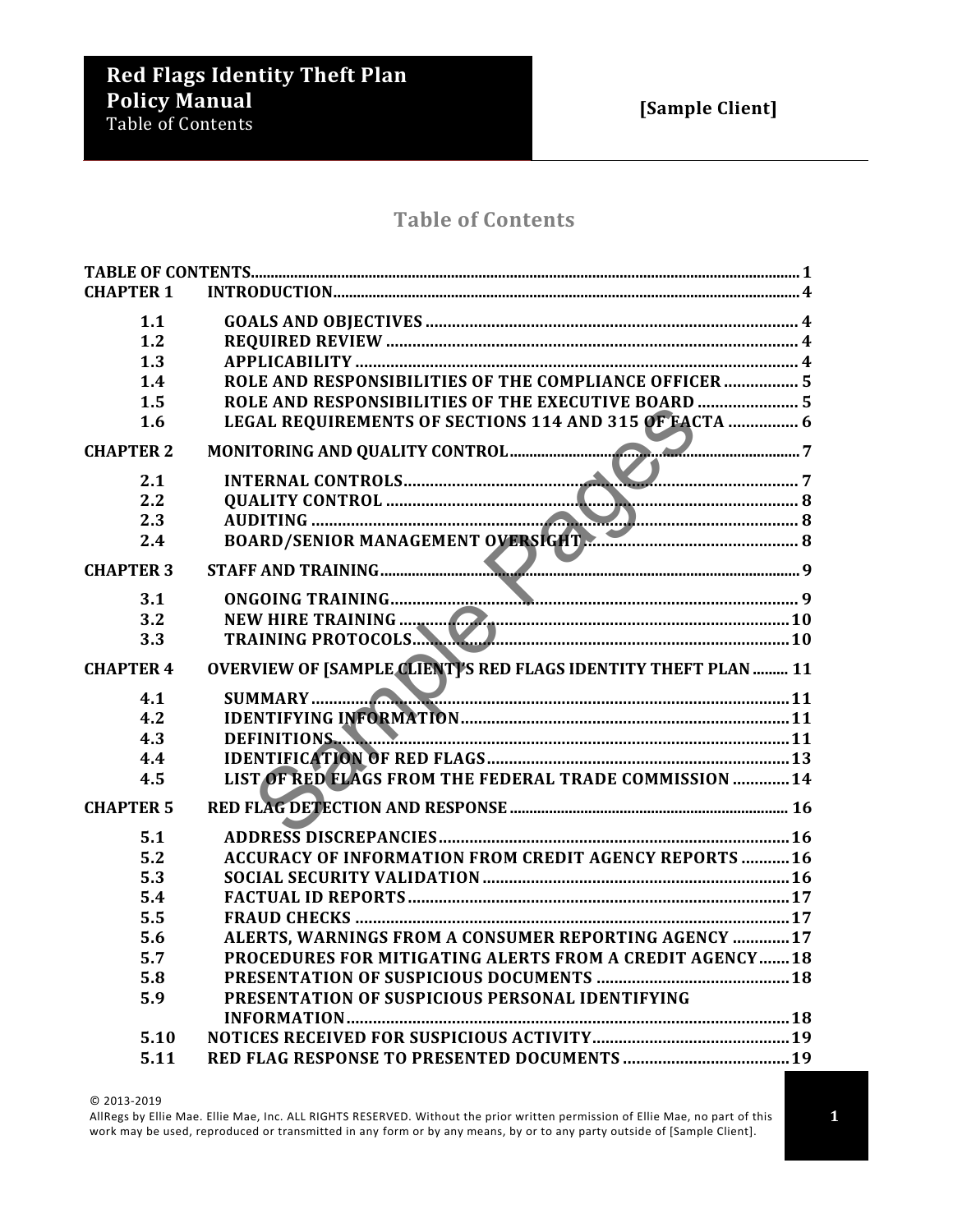| 5.12              |                                                                                                                |    |
|-------------------|----------------------------------------------------------------------------------------------------------------|----|
| <b>CHAPTER 6</b>  |                                                                                                                |    |
| 6.1               |                                                                                                                |    |
| 6.2               |                                                                                                                |    |
| 6.3               |                                                                                                                |    |
| 6.4               | STEPS WHEN THE RED FLAG CANNOT BE MITIGATED 22                                                                 |    |
| 6.5               |                                                                                                                |    |
| 6.6               |                                                                                                                |    |
| <b>CHAPTER 7</b>  |                                                                                                                |    |
| 7.1               |                                                                                                                |    |
| 7.2               |                                                                                                                |    |
| 7.3               |                                                                                                                |    |
| 7.4               |                                                                                                                |    |
| 7.5               |                                                                                                                |    |
| 7.6               |                                                                                                                |    |
| 7.6.1             |                                                                                                                |    |
| 7.6.2             |                                                                                                                |    |
| 7.7               |                                                                                                                |    |
| 7.8               |                                                                                                                |    |
| 7.9               |                                                                                                                |    |
| 7.10              |                                                                                                                |    |
| 7.11              | DATA CENTER SECURITY <b>AND REGISTER AND REGISTER</b> 32                                                       |    |
| 7.12              | DOCUMENT DESTRUCTION MARRIEUM AND THE SET OF SALE AND THE SET OF A LIMIT OF SALE AND THE SET OF SALE AND THE S |    |
| 7.13              |                                                                                                                |    |
| <b>CHAPTER 8</b>  |                                                                                                                |    |
| 8.1               |                                                                                                                |    |
| 8.2               |                                                                                                                |    |
| 8.3               |                                                                                                                |    |
| 8.4               | <b>CONFIDENTIALITY AGREEMENT FOR SERVICE PROVIDERS35</b>                                                       |    |
| 8.5               | <b>CLOSING AGENT AUTHORITY UNDER THE CONSUMER PRIVACY ACT35</b>                                                |    |
| <b>CHAPTER 9</b>  |                                                                                                                | 36 |
| 9.1               | <b>SUMMARY OF THE FAIR AND ACCURATE CREDIT TRANSACTIONS ACT36</b>                                              |    |
| 9.2               |                                                                                                                |    |
| 9.3               | FRAUD ALERTS AND ACTIVE DUTY ALERTS-INITIAL ALERT  37                                                          |    |
| 9.4               |                                                                                                                |    |
| 9.5               | FRAUD ALERT AND ACTIVE DUTY ALERT - EXTENDED ALERT 38                                                          |    |
| 9.6               |                                                                                                                |    |
| <b>CHAPTER 10</b> |                                                                                                                |    |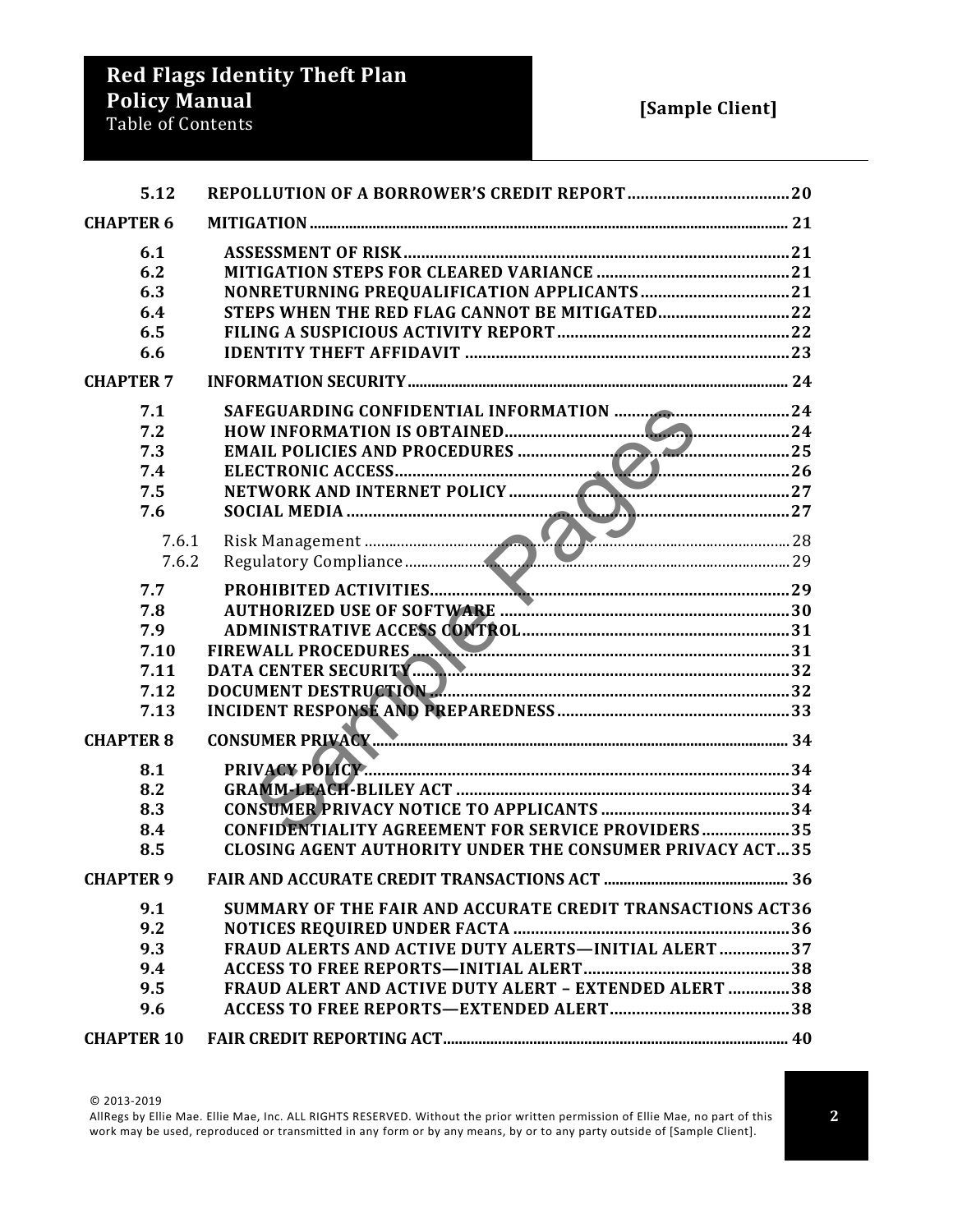| 10.1<br>10.2<br>10.3<br>10.4<br>10.5 | RESPONSIBILITIES OF FURNISHERS OF INFORMATION 41            |
|--------------------------------------|-------------------------------------------------------------|
| 10.6                                 |                                                             |
| <b>CHAPTER 11</b>                    |                                                             |
| 11.1<br>11.2<br>11.3                 | REQUIRED CUSTOMER INFORMATION TO BE COLLECTED  43           |
| 11.3.1<br>11.3.2                     | Required Customer Information for Non-U.S. Customers  44    |
| 11.4<br>11.5<br>11.6                 |                                                             |
| <b>CHAPTER 12</b>                    | ECONOMIC GROWTH, REGULATORY RELIEF, AND CONSUMER PROTECTION |
| <b>CHAPTER 13</b>                    |                                                             |
| 13.1<br>13.2<br>13.3                 | VENDOR MONITORING                                           |
| <b>CHAPTER 14</b><br>14.1            |                                                             |
|                                      |                                                             |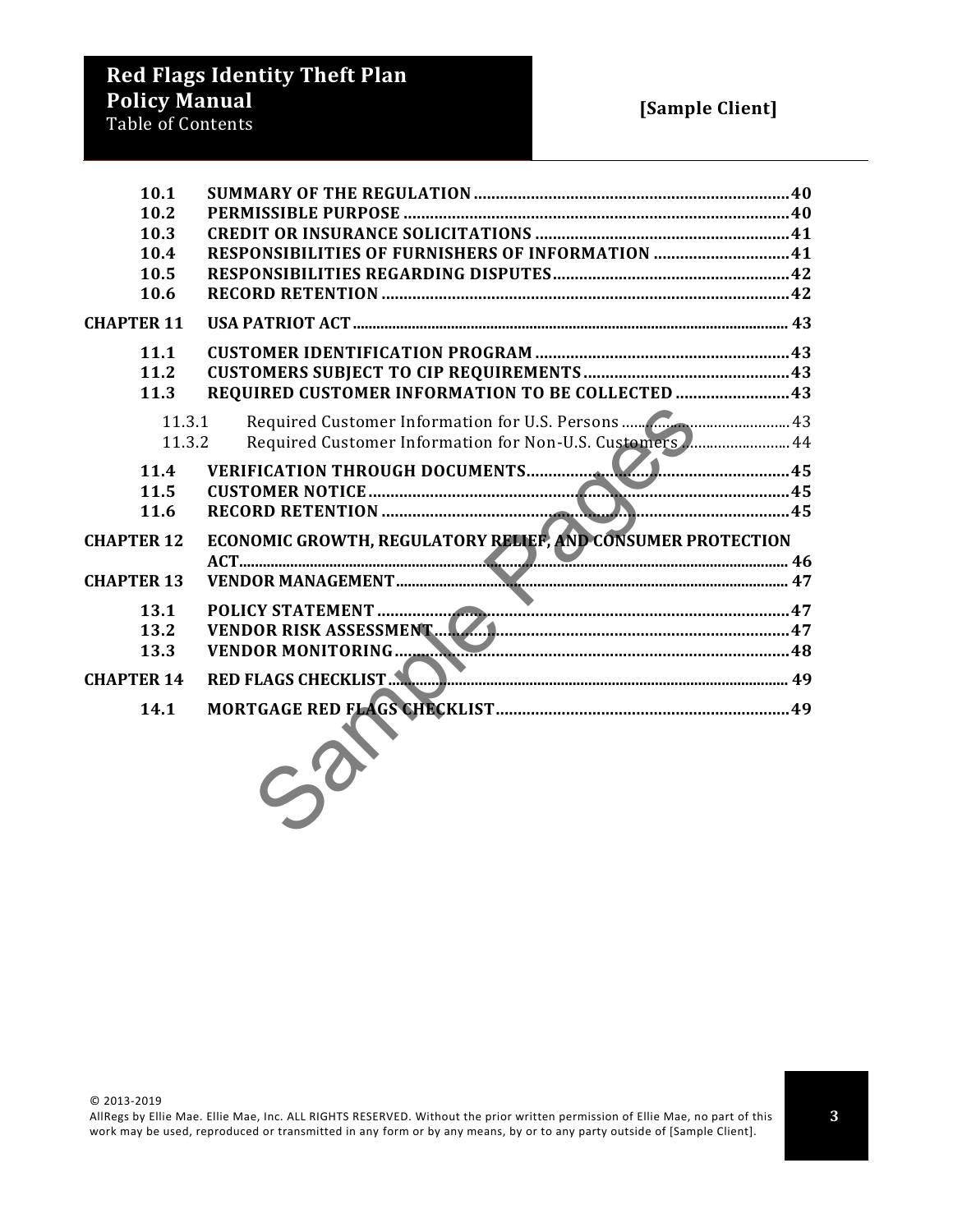## <span id="page-3-1"></span><span id="page-3-0"></span>**Chapter 5 Red Flag Detection and Response**

### **5.1 Address Discrepancies**

[Sample Client] requires immediate response to all notices of address discrepancy that are received from the credit reporting agency. The notice is sent when the agency has noted a substantial difference between the borrower's address the company provided when requesting the report, and the address in the agency's file.

Upon receipt of such notice, it is the responsibility of the loan processor or underwriter to compare the information in the credit report provided by the agency and verify the information in the credit report directly with the consumer.

[Sample Client] is required by law to furnish a borrower's address to the credit agency after the processor or underwriter reasonably confirms accuracy to the credit agency. Reasonable confirmation occurs when [Sample Client]

- can form a reasonable belief that the credit report relates to the borrower;
- has established a continuing relationship with the borrower, and
- regularly furnishes information to the credit agency.

## <span id="page-3-2"></span>**5.2 Accuracy of Information from Credit Agency Reports**

[Sample Client] requires that all credit reports and additional investigative reports be cross referenced for accuracy. Should there be a discrepancy in a borrower's address or other identifying information from one consumer report to an additional report, all steps and procedures must be followed. The response, request for borrower explanations, and other mitigation must be separately applied to each consumer report ordered. [Sample Client] must inform applicants that they can dispute the accuracy of credit information directly through the credit reporting agency. and the page of the loan processor or under<br>
interedit report provided by the agency and verify the information<br>
sumer.<br>
Agrived by law to furnish a borrower's address to the credit agency.<br>
Real<br>
e Client and the credit r

#### <span id="page-3-3"></span>**5.3 Social Security Validation**

[Sample Client] requires a Social Security validation from a minimum of at least one consumer credit agency or factual investigation service. No mortgage file can continue with processing based on the Social Security number that is provided on employer wage statements or other identifying information. Validation of the Social Security number must be from authorized sources that obtain information from the Social Security Administration.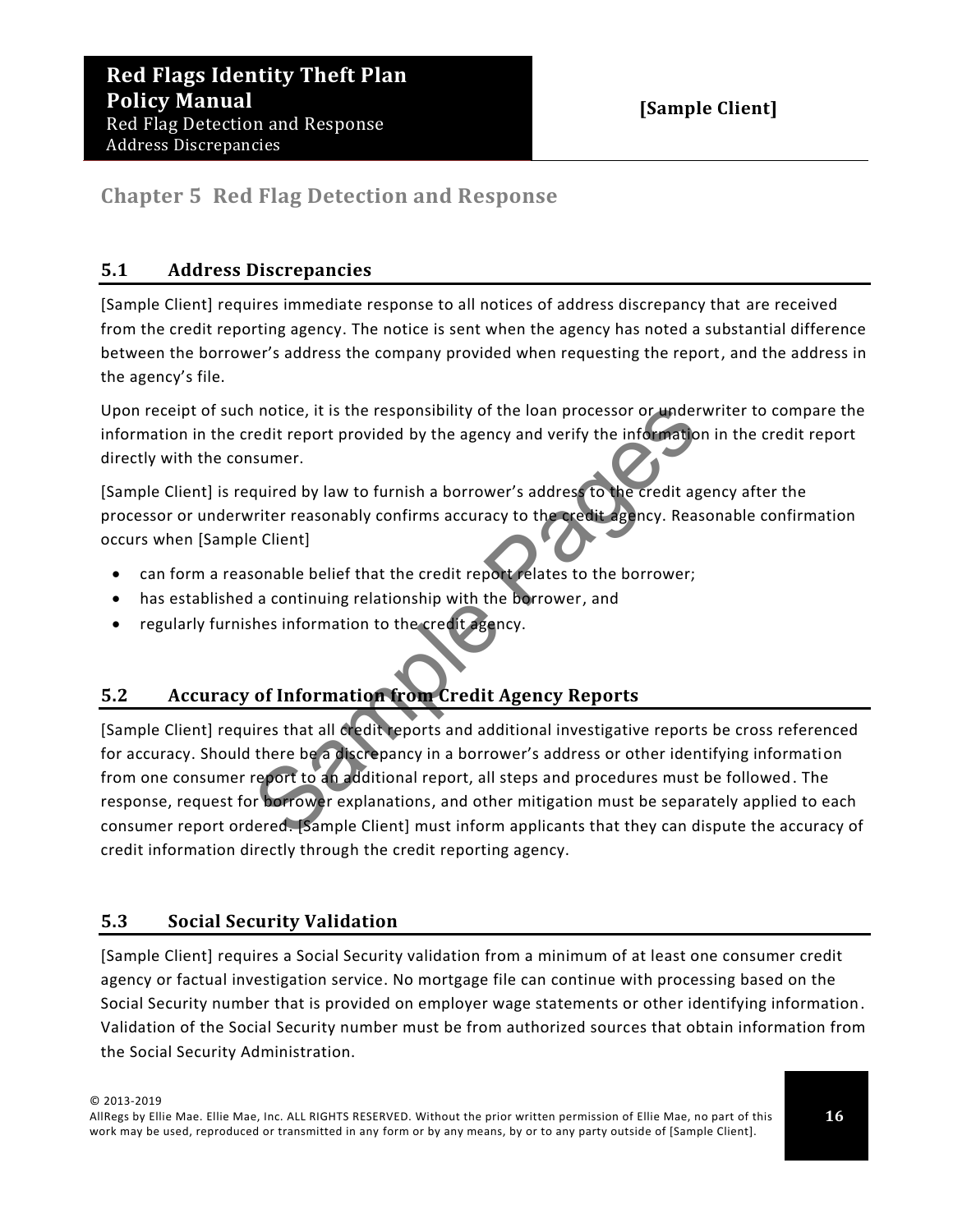**[Sample Client]**

## <span id="page-4-1"></span><span id="page-4-0"></span>**Chapter 6 Mitigation**

#### **6.1 Assessment of Risk**

[Sample Client] must assess the level of risk and evaluate the exposure to identity theft to the company and/or consumer. All processors and underwriters must immediately respond to suspicious activities, bogus or suspicious documents, document discrepancies, alerts on the credit report, and/or alerts or warnings on a fraud check or Factual ID. The employee must respond to the Red Flag on a level that is commensurate with the degree of risk posed to the borrower or company. In some cases, the risk may be increased due to identity theft caused by a data security breach.

#### <span id="page-4-2"></span>**6.2 Mitigation Steps for Cleared Variance**

[Sample Client] must proceed with proper steps for mitigating the Red Flag or alert. These steps are followed when a Red Flag is cleared due to circumstances where there is a bona fide error or explained variance: In the degree of this posed to the borrower of company. In some<br>identity theft caused by a data security breach.<br>In Steps for Cleared Variance<br>If Flag is cleared due to circumstances where there is a bona is<br>tomer to obtai

- 1. Contact the customer to obtain explanations and/or documentation.
- 2. Contact employers, gift donors, or financial institutions to correct or supplement erroneous information previously provided.
- 3. Update the information on the reported loan application and LOS system.
- 4. Update the credit report via an interactive comment/feedback option.
- 5. Update the documents contained in the loan file.
- <span id="page-4-3"></span>6. Complete the Red Flag Checklist.

## **6.3 Nonreturning Prequalification Applicants**

[Sample Client] must proceed with proper steps for mitigating the Red Flag or alert for all loan applications, including pre-qualifications that do not result in a submitted application, an application closed for incompleteness, a denied application, and withdrawn application. These steps are followed when a Red Flag is detected:

- 1. Complete the Red Flag Checklist.
- 2. Issue a letter to the consumer that describes the Red Flag and a statement that informs the applicant that, due to the cancellation of the application, the lender is not responsible for further steps that may be required to correct or mitigate the discrepant data